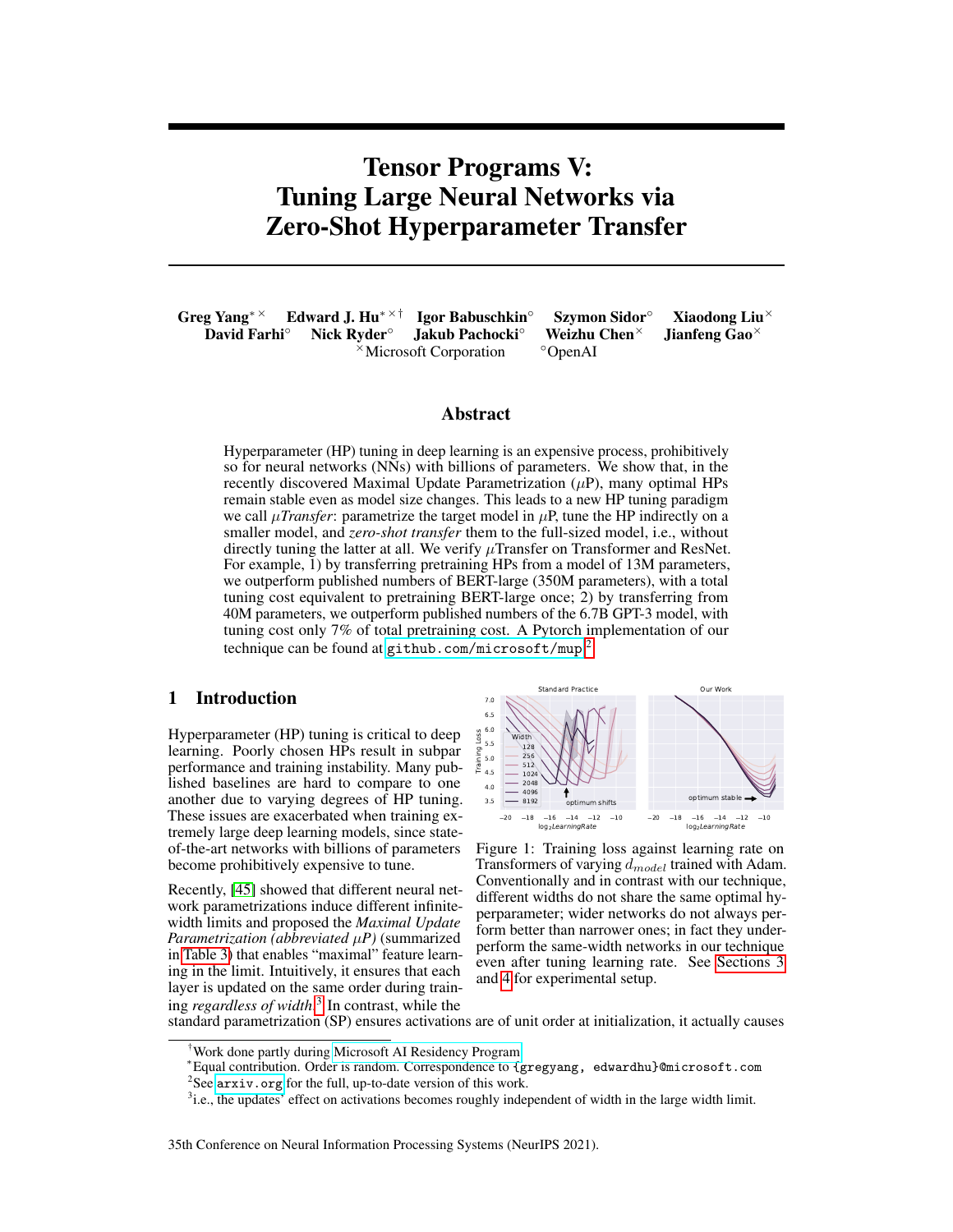<span id="page-1-0"></span>**Algorithm 1** Tuning a Large Target Model via  $\mu$ Transfer

- 1: Parametrize target model in Maximal Update Parametrization  $(\mu P)$
- 2: Tune a smaller version (in width and/or depth) of target model
- 3: Copy tuned hyperparameters to target model

<span id="page-1-2"></span>Table 1: Hyperparameters That Can Be  $\mu$ Transferred, Not  $\mu$ Transferred, or  $\mu$ Transferred Across, with a few caveats discussed in [Section 5.1.](#page-6-0) \* means *empirically validated only* on Transformers, while all others additionally have theoretical justification.

| $\mu$ Transferable          | Not $\mu$ Transferable       | $\mu$ Transferred Across    |
|-----------------------------|------------------------------|-----------------------------|
| optimization related, init, | regularization               | width, depth*, batch size*, |
| parameter multipliers, etc. | (dropout, weight decay, etc) | training time*, seq length* |

them to blow up in wide models during training [\[45\]](#page-12-0) essentially due to an imbalance of per-layer learning rate (also see Fig. 8). We leverage µP to *zero-shot transfer HPs from small models to large models* in this work – that is, we obtain near optimal HPs on a large model without directly tuning it at all! While practitioners have always guessed HPs of large models from those of small models, the results are hit-or-miss at best because of incorrect parametrization. For example, as shown in [Fig. 1,](#page-0-2) in a Transformer, the optimal learning rate is stable with width in  $\mu$ P (right) but far from so in standard parametrization (left). In addition to width, we empirically verify that, with a few caveats, HPs can also be transferred across depth (in [Section 5.1\)](#page-6-0) as well as batch size, language model sequence length, and training time (in Appendix I.2.1). This reduces the tuning problem of an (arbitrarily) large model to that of a (fixed-sized) small model. Our overall procedure, which we call  $\mu Transfer$ , is summarized in [Algorithm 1](#page-1-0) and [Fig. 2,](#page-1-1) and the HPs we cover are summarized in [Tables 1](#page-1-2) and [2.](#page-2-0)

There are several benefits to our approach: 1. Better Performance:  $\mu$ Transfer is not just about predicting how the optimal learning rate scales in SP. In general, we expect the  $\mu$ Transferred model to outperform its SP counterpart with learning rate optimally tuned. For example, this is the case in [Fig. 1](#page-0-2) with the width-8192 Transformer. We discuss the reason for this in Appendices B and C. 2. Speedup: It provides massive speedup to the tuning of large models. For example, we are able to outperform published numbers of (350M) BERT-large [\[9\]](#page-10-0) purely by zero-shot HP transfer, with tuning cost approximately equal to 1 BERT-large pretraining. Likewise, we outperform the published numbers of the 6.7B GPT-3 model [\[6\]](#page-10-1) with tuning cost being only 7% of total pretraining cost. For models on this scale, HP tuning is not feasible at all without our approach. 3. Tune

<span id="page-1-1"></span>

Figure 2: Illustration of  $\mu$ Transfer

Once for Whole Family: For any fixed family of models with varying width and depth (such as the BERT family or the GPT-3 family), we only need to tune a single small model and can reuse its HPs for all models in the family.<sup>[4](#page-1-3)</sup> For example, we will use this technique to tune BERT-base (110M parameters) and BERT-large (350M parameters) simultaneously by transferring from a 13M model. 4. Better Compute Utilization: While large model training needs to be distributed across many GPUs, the small model tuning can happen on individual GPUs, greatly increasing the level of parallelism for tuning (and in the context of organizational compute clusters, better scheduling and utilization ratio). 5. Painless Transition from Exploration to Scaling Up: Often, researchers explore new ideas on small models but, when scaling up, find their HPs optimized during exploration work poorly on large models.  $\mu$ Transfer would solve this problem.

Nevertheless,  $\mu$ Transfer still has several limitations. For example, while it is very effective for pretraining, it cannot transfer regularization HPs,<sup>[5](#page-1-4)</sup> so it's generally not applicable to the finetuning of pretrained models. We discuss other limitations carefully in [Section 5.1.](#page-6-0)

<span id="page-1-4"></span><span id="page-1-3"></span><sup>4</sup> but possibly *not* for different data and/or tasks.

<sup>&</sup>lt;sup>5</sup>It can transfer regularization HPs to the extent they help *training* but it may not transfer their effect on *testing*.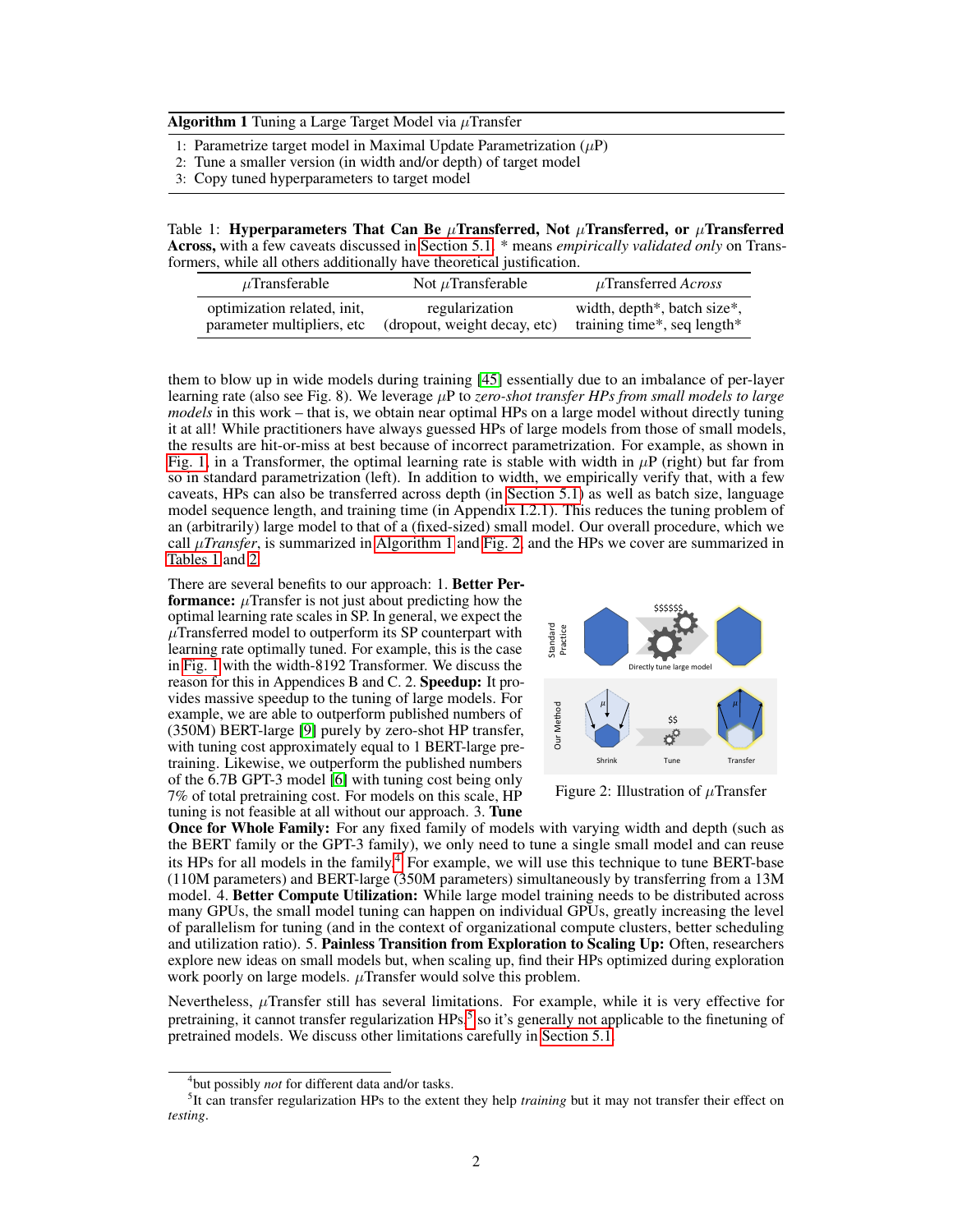<span id="page-2-0"></span>Table 2: Examples of  $\mu$ Transferable Hyperparameters. All of the below can also be specialized to per-layer hyperparameters.

| <b>Optimizer Related</b>      | Initialization | <b>Parameter Multipliers</b>   |
|-------------------------------|----------------|--------------------------------|
| learning rate (LR), momentum, | per-layer      | multiplicative constants after |
| Adam beta, LR schedule, etc   | init. variance | weight/biases, etc             |

#### Our Contributions

- We demonstrate it is possible to zero-shot transfer near optimal HPs to a large model from a small version via the Maximal Update Parametrization  $(\mu P)$  from [\[45\]](#page-12-0).
- While [\[45\]](#page-12-0) only covered SGD, here we derive  $\mu$ P for Adam as well [\(Table 3\)](#page-4-1).
- We propose a new HP tuning technique,  $\mu Transfer$ , for large neural networks based on this observation that provides massive speedup over conventional methods and covers both SGD and Adam training;
- We thoroughly verify our method on machine translation and large language model pretraining (in [Section 6.3\)](#page-8-0) as well as image classification (in Appendix I.1);
- We release a PyTorch [\[27\]](#page-11-0) package for implementing  $\mu$ Transfer painlessly. A sketch of this package is given in Appendix J.

Terminologies Sometimes, to be less ambiguous, we often refer to the "large model" as the *target model*, as it is the model we wish to ultimately tune, while we refer to the "small model" as the *proxy model*, as it proxies the HP tuning process. We follow standard notation  $d_{model}$ ,  $d_{head}$  $d_k, d_v, n_{head}, d_{ffn}$  regarding dimensions in a Transformer; one can see Fig. 11 for a refresher.

*Tensor Programs* Series This paper is the 5th installment of the *Tensor Programs* series. While the target audience here are practitioners and empirical researchers, this paper presents the first major *practical* payoff of the *theoretical* foundation built in previous works [\[41](#page-12-1)[–46\]](#page-12-2).

# <span id="page-2-1"></span>2 Parametrization Matters: A Primer

In this section, we give a very basic primer on why the correct parametrization can allow HP transfer across width, but see Appendices L.1 to L.3 for more (mathematical) details.

The Central Limit Theorem (CLT) says that, if  $x_1, \ldots, x_n$  are iid samples from a zero-mean, unitvariance distribution, then  $\frac{1}{\sqrt{n}}(x_1 + \cdots + x_n)$  converges to a standard Gaussian  $\mathcal{N}(0, 1)$  as  $n \to \infty$ . Therefore, we can say that  $\frac{1}{\sqrt{n}}$  is the right order of *scaling factor*  $c_n$  such that  $c_n(x_1 + \cdots + x_n)$ converges to something nontrivial. In contrast, if we set  $c_n = 1/n$ , then  $c_n(x_1 + \cdots + x_n) \to 0$ ; or if  $c_n = 1$ , then  $c_n(x_1 + \cdots + x_n)$  blows up in variance as  $n \to \infty$ .

Now suppose we would like to minimize the function

$$
F_n(c) \stackrel{\text{def}}{=} \mathbb{E}_{x_1, \dots, x_n} f(c(x_1 + \dots + x_n))
$$
 (1)

over  $c \in \mathbb{R}$ , for some bounded continuous function  $f : \mathbb{R} \to \mathbb{R}$ . If we reparametrize  $c = \alpha/\sqrt{n}$  for  $\alpha \in \mathbb{R}$ , then by CLT,  $G_n(\alpha) \stackrel{\text{def}}{=} F_n(c) \to \mathbb{E} f(\mathcal{N}(0, \alpha^2))$  stabilizes into a function of  $\alpha$  as  $n \to \infty$ . Then for sufficiently large *n*, the optimal  $\alpha_n^* \stackrel{\text{def}}{=} \arg \min_{\alpha} G_n(\alpha)$  should be close to  $\alpha_N^*$  for any  $N > n$ , and indeed, for  $N = \infty$  — this precisely means we can *transfer* the optimal  $c_n^*$  or  $\alpha_n^*$  for a smaller problem (say  $F_n$ ) to a larger problem (say  $F_N$ ):  $G_N$  is approximately minimized by  $\alpha_n^*$  and  $F_N$  is approximately minimized by  $c_n^* \sqrt{n/N}$ . Because the transfer algorithm is simply copying  $\alpha$ ,  $\sum_{i=1}^{n}$  is approximately immitted by  $c_n \sqrt{n/n}$ . Because the transfer algorithm is simp<br>we say the parametrization  $c = \alpha/\sqrt{n}$  is the *correct parametrization* for this problem.

In the scenario studied in this paper,  $x_1, \ldots, x_n$  are akin to randomly initialized parameters of a width-n neural network,  $c$  is akin to a HP such as learning rate, and  $f$  is the test-set performance of the network *after training*, so that  $F_n$  gives its expectation over random initializations. Just as in this example, if we parametrize the learning rate and other HPs correctly, then we can directly copy the optimal HPs for a narrower network into a wide network and expect approximately optimal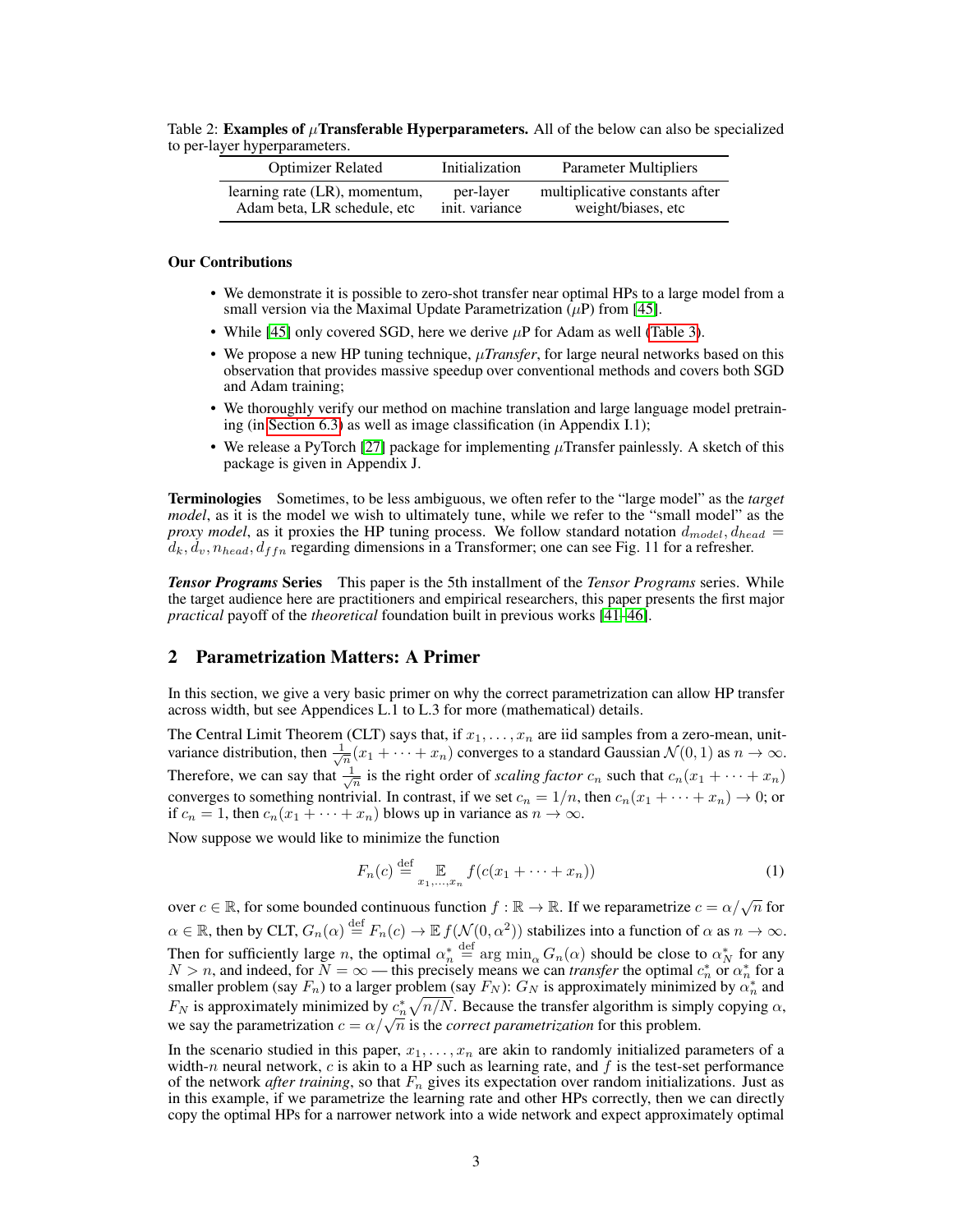performance — this is the *hyperparameter transfer* we propose here. It turns out the Maximal Update Parametrization ( $\mu$ P) introduced in [\[45\]](#page-12-0) is correct (akin to the parametrization in  $\alpha$  above), while the standard parametrization (SP) is incorrect (akin to the parametrization in  $c$ ). We will review both parametrizations shortly. Theoretically, a  $\mu$ P network has a well-defined infinite-width limit — akin to  $(x_1+\cdots+x_n)/\sqrt{n}$  having a  $\mathcal{N}(0,1)$  limit by CLT — while a SP network does not (the limit will blow up)  $[45]$ .<sup>[6](#page-3-1)</sup> In fact, based on the theoretical foundation laid in  $[45]$ , we argue in Appendix L.3 that  $\mu P$  should also be the *unique* parametrization that allows HP transfer across width.

We emphasize that, to ensure transferability of any hyperparameter (such as learning rate), it's not sufficient to reparametrize *only* that hyperparameter, but rather, we need to identify and correctly reparametrize *all* hyperparameters in [Table 2.](#page-2-0) For example, in [Fig. 1,](#page-0-2) the wide models in SP still underperform their counterparts in  $\mu$ P, even with learning rate tuned optimally. This is precisely because SP does not scale parameter multipliers and input/output layer learning rates correctly in contrast to  $\mu$ P (see [Table 3\)](#page-4-1). See Appendix C for more intuition via a continuation of our example here. We shall also explain this more concretely in the context of neural networks in Appendix B.

# <span id="page-3-0"></span>3 Hyperparameters Don't Transfer Conventionally

In the community there seem to be conflicting assumptions about HP stability. *A priori*, models of different sizes don't have any reason to share the optimal HPs. Indeed, papers aiming for stateof-the-art results often tune them separately. On the other hand, a nontrivial fraction of papers in deep learning fixes all HPs when comparing against baselines, which reflects an assumption that the optimal HPs should be stable — not only among the same model of different sizes but also among models of different designs — therefore, such comparisons are fair. Here, we demonstrate HP *instability* across width explicitly in MLP and Transformers in the standard parametrization. We will only look at training loss to exclude the effect of regularization.

<span id="page-3-5"></span>MLP with Standard Parametrization We start with a 2-hidden-layer MLP with activation function  $\phi$ , using the standard parametrization<sup>[7](#page-3-2)</sup> with LeCun initialization<sup>[8](#page-3-3)</sup> akin to the default in PyTorch:

$$
f(\xi) = W^{3\top} \phi(W^{2\top} \phi(W^{1\top}\xi + b^1) + b^2)
$$
  
with init.  $W^1 \sim \mathcal{N}(0, 1/d_{in}), W^{2,3} \sim \mathcal{N}(0, 1/n), b^{\{1,2\}} = 0,$  (2)

where  $W^1 \in \mathbb{R}^{d_{in} \times n}, b^1 \in \mathbb{R}^n$ ,  $W^2$   $\in$   $\mathbb{R}^{n \times n}, b^2$   $\in$   $\mathbb{R}^n, W^3$   $\in$  $\mathbb{R}^{n \times d_{out}}$  and  $d_{in}$ , n, and  $d_{out}$  are the input, hidden, and output dimensions. The particular MLP we use has  $\phi = ReLU$  and a cross-entropy (xent) loss function. We define the width of MLP as the hidden size  $n$ , which is varied from 256 to 8192. The models are trained on CIFAR-10 for 20 epochs, which is more than enough to ensure convergence.

As shown on the left in [Fig. 3,](#page-3-4) the optimal learning rate shifts by roughly an order of magnitude as the width increases from 256 to 8192; using the optimal learning of the smallest model

<span id="page-3-4"></span>

Figure 3: MLP width different hidden sizes trained for 20 epoch on CIFAR-10 using SGD. Left uses standard parametrization (SP); right uses maximal update parametrization  $(\mu P)$ .  $\mu P$  networks exhibit better learning rate stability than their SP counterparts.

on the largest model gives very bad performance, if not divergence.

Transformer with Standard Parametrization This perhaps unsurprising observation holds for more complex architectures such as Transformer as well, as shown in [Fig. 1](#page-0-2) (left). We define width

<span id="page-3-1"></span><sup>&</sup>lt;sup>6</sup>The more theoretically astute reader may observe that SP with a  $\Theta(1/width)$  learning rate induces a well-defined infinite-width limit exists as well. Nevertheless, this does not allow HP transfer because this limit is in kernel regime as shown in [\[45\]](#page-12-0). See Appendix L.3 for more discussions.

<span id="page-3-2"></span> $7$ i.e. the default parametrization offered by common deep learning frameworks. See [Table 3](#page-4-1) for a review.

<span id="page-3-3"></span><sup>&</sup>lt;sup>8</sup>The key here is that the init. variance  $\propto 1/\text{fan\_in}$ , so the same insights here apply with e.g. He initialization.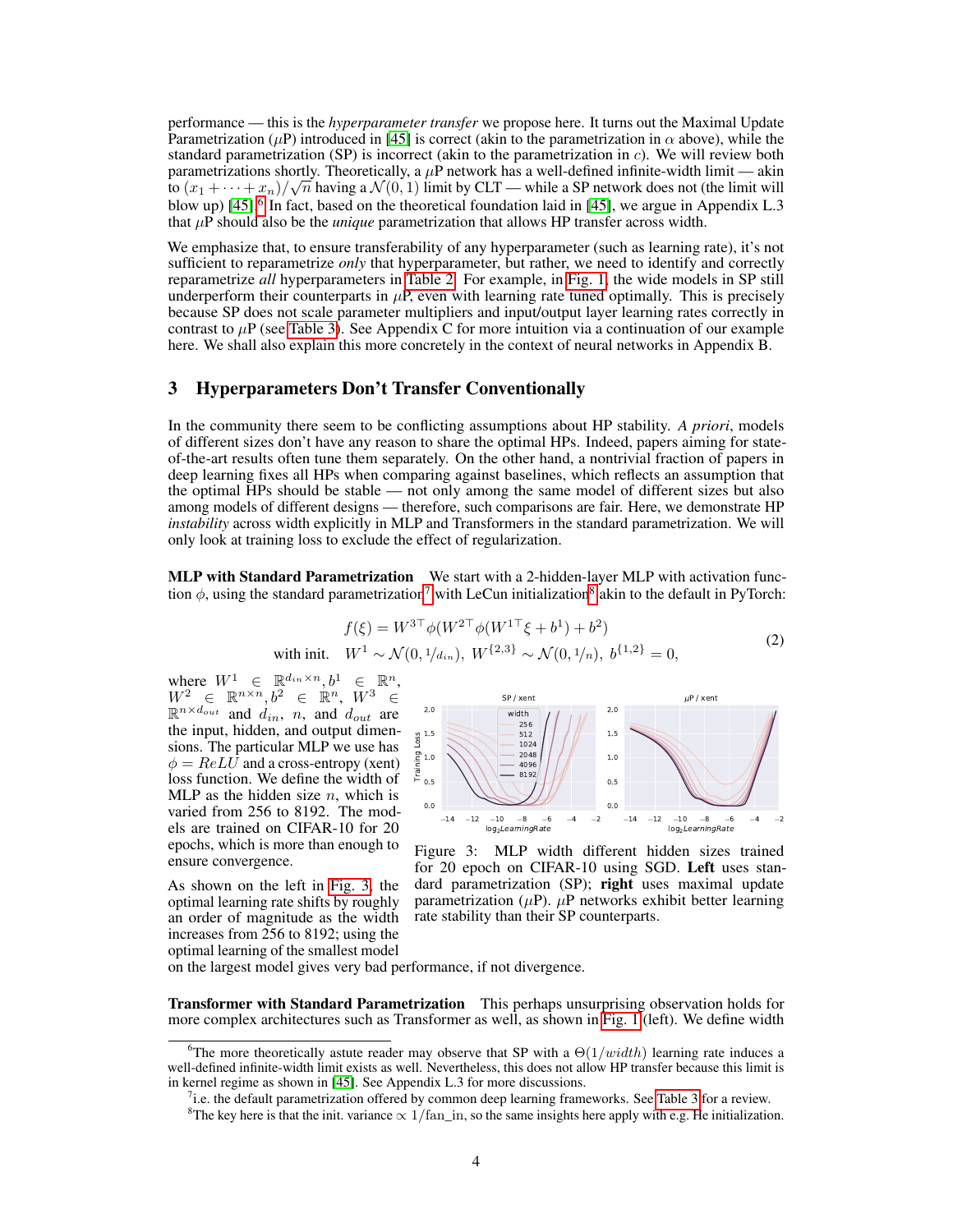<span id="page-4-1"></span>Table 3:  $\mu$ P[\[45\]](#page-12-0) and SP for General Neural Networks, Basic Form. This basic form emphasizes the *scaling with width (*fan*\_*in *or* fan*\_*out*)*; in practice, we may insert tunable multipliers in front of fan\_in and fan\_out as in [Eq. \(4\).](#page-4-2) Notations: 1)  $\eta$  is the "master" learning rate. 2) The fan\_out of a bias vector is its dimension (whereas fan\_in is 1). 3) Purple text highlights key differences from standard parametrization (SP); Gray text recalls the corresponding SP. *SGD* (resp. *Adam*) here can be replaced by variants such as SGD with momentum (resp. Adagrad, Adadelta, etc). In general, the three columns here can be interpreted as linear layers that have {finite, infinite, infinite} input dimension and {infinite, finite, infinite} output dimension in an infinite-width network; this description generalizes more readily to other parameters such as those of layernorm. Transformer  $\mu$ P requires one more modification (1/d attention instead of  $1/\sqrt{d}$ ); see [Definition 4.1.](#page-5-0) This version of  $\mu$ P gets rid of parameter multipliers; for the version similar to that in [\[45\]](#page-12-0), see Table 13. Also see Table 12 for a  $\mu$ P formulation that is easier to implement (and compatible with input/output weight sharing).

|                                 | Input weights $\&$ all biases                                           | Output weights                                                                                   | Hidden weights                                        |
|---------------------------------|-------------------------------------------------------------------------|--------------------------------------------------------------------------------------------------|-------------------------------------------------------|
| Init. Var.<br>SGD LR<br>Adam LR | $\frac{1}{\text{fan\_in}}$<br>$\eta \cdot \text{fan\_out}$ ( <i>n</i> ) | $1/{\rm fan\_in}^2$ $(1/{\rm fan\_in})$<br>$\eta/\text{fan\_in}$<br>$\eta/\text{fan\_in}$<br>(n) | $1/\text{fan\_in}$<br>$\eta/\text{fan_in}$ ( $\eta$ ) |

as  $d_{model}$ , with  $d_k = d_q = d_v = d_{model}/n_{head}$  and  $d_{ffn} = 4d_{model}$ . The models are trained on wikitext-2 for 5 epochs. In Fig. 18 in the appendix we also show the instability of initialization scale and other HPs.

# <span id="page-4-0"></span>4 Unlocking Zero-Shot Hyperparameter Transfer with  $\mu$ P

We show that  $\mu$ P solves the problems we see in [Section 3.](#page-3-0)

**MLP with**  $\mu$ **P** For the MLP in [Section 3,](#page-3-0) to switch to  $\mu$ P, we just need to modify [Eq. \(2\)'](#page-3-5)s initialization of the last layer and its learning rates of the first and last layer as well as of the biases. The *basic form* is<sup>[9](#page-4-3)</sup>

\n initialize \n 
$$
W^1 \sim \mathcal{N}(0, \frac{1}{d_{in}}), \quad W^2 \sim \mathcal{N}(0, \frac{1}{n}), \quad W^3 \sim \mathcal{N}(0, \frac{1}{n^2}), \quad b^{\{1,2\}} = 0
$$
\n with SGD learning rates \n  $\eta_{W^1} = \eta_{b^1} = \eta_{b^2} = \eta n, \quad \eta_{W^2} = \eta, \quad \eta_{W^3} = \eta n^{-1}.$ \n

Here,  $\eta$  specifies the "master" learning rate, and we highlighted in purple the differences in the two parametrizations. This basic form makes clear the *scaling with width* n of the parametrization, but in practice we will often insert (possibly tune-able) multiplicative constants in front of each appearance of n. For example, this is useful when we would like to be consistent with a SP MLP at a *base width*  $n_0$ . Then we may insert constants as follows: For  $\tilde{n} \stackrel{\text{def}}{=} n/n_0$ ,

<span id="page-4-2"></span>\n initialize 
$$
W^1 \sim \mathcal{N}(0, \frac{1}{d_{in}}), \ W^2 \sim \mathcal{N}(0, \frac{1}{n}), \ W^3 \sim \mathcal{N}(0, \frac{1}{n \cdot \hat{n}}), \ b^{\{1,2\}} = 0
$$
\n

\n\n with SGD learning rates  $\eta_{W^1} = \eta_{b^1} = \eta_{b^2} = \eta \tilde{n}, \ \eta_{W^2} = \eta, \ \eta_{W^3} = \eta \tilde{n}^{-1}.$ \n

Then at width  $n = n_0$ , all purple factors above are 1, and the parametrization is identical to SP [\(Eq. \(2\)\)](#page-3-5) at width  $n_0$ . Of course, as n increases from  $n_0$ , then [Eq. \(4\)](#page-4-2) quickly deviates from [Eq. \(2\).](#page-3-5) In other words, for a particular  $n$ ,  $\mu$ P and SP can be identical up to the choice of some constants (in this case  $n_0$ ), but  $\mu$ P determines a different "set" of networks and optimization trajectory than SP as one varies  $n$ . As we will see empirically in the next section, this deviation is crucial for HP transfer.

Indeed, in [Fig. 3\(](#page-3-4)right), we plot the CIFAR10 performances, over various learning rates and widths, of  $\mu$ P MLPs with  $n_0 = 128$ . In contrast to SP, the optimal learning rate under  $\mu$ P is stable. This means that, the best learning rate for a width-128 network is also best for a width-8192 network in  $\mu$ P — i.e. HP transfer *works* — but not for SP. In addition, we observe performance for a fixed learning rate always weakly improves with width in  $\mu$ P, but not in SP.

This MLP  $\mu$ P example can be generalized easily to general neural networks trained under SGD or Adam, as summarized in [Table 3,](#page-4-1) which is derived in Appendix L.

<span id="page-4-3"></span><sup>&</sup>lt;sup>9</sup>While superficially different, this parametrization is equivalent to the  $\mu$ P defined in [\[45\]](#page-12-0).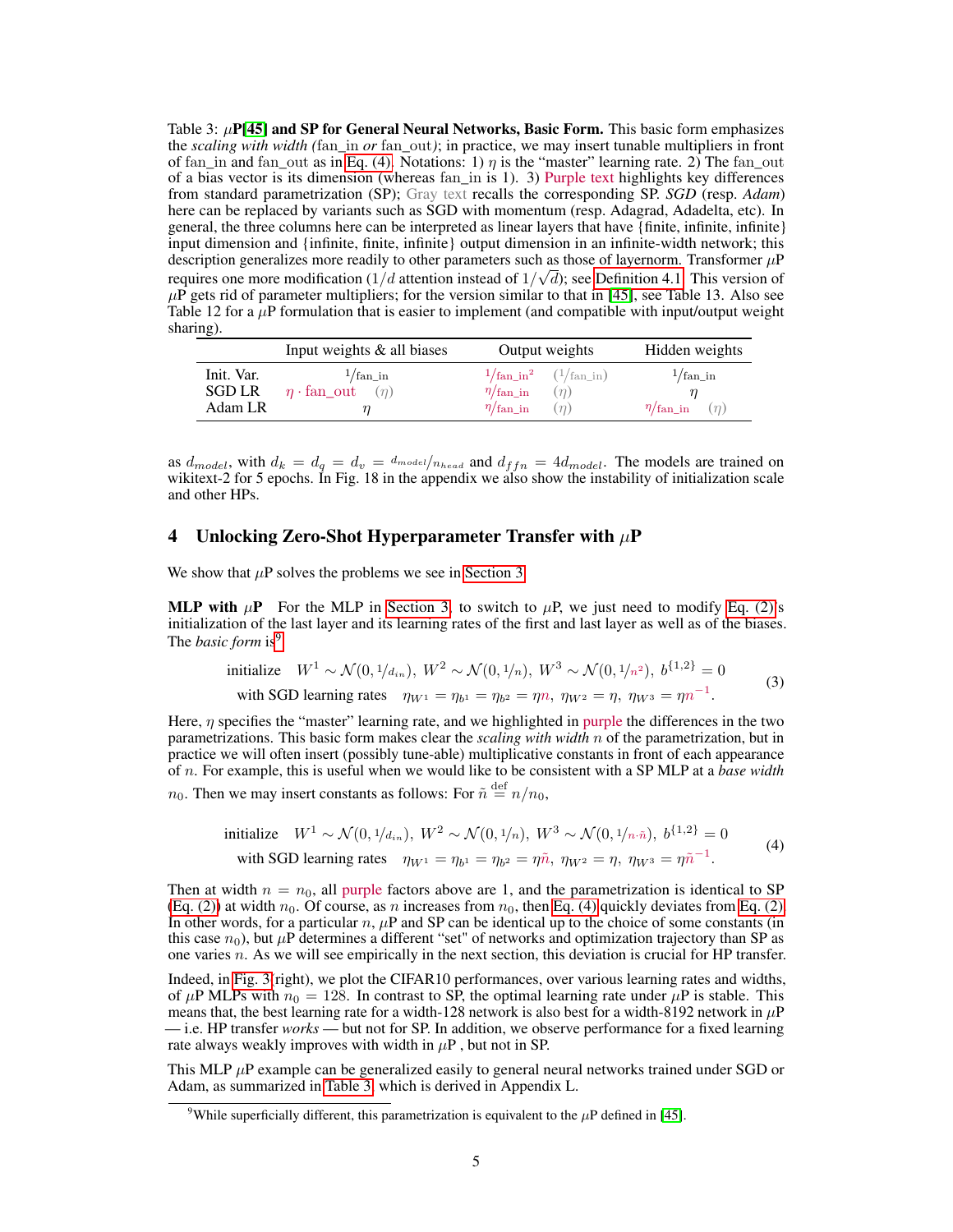<span id="page-5-2"></span>

Figure 4: Empirical validation of the stability of four representative hyperparameters on pre-LN Transformers in  $\mu$ P: learning rate, last layer weight multiplier  $\alpha_{output}$ , weight initialization standard deviation, and learning rate schedule. We use the following learning rate schedules: (a) linear decay; (b) StepLR @ [5k, 8k] with a decay factor of 0.1; (c) StepLR @ [4k, 7k] with a decay factor of 0.3; (d) cosine annealing; (e) constant; (f) inverse square-root decay. All models are trained on wikitext-2 for 10k steps. When not specified in the legend, the width used is 256, depth 2, batch size 20, sequence length 256, and LR schedule constant. We sweep a particular HP, corresponding to each column, while fixing all others constant. See [Section 5.1](#page-6-0) for discussion of these results.

**Transformers with**  $\mu$ **P** We repeat the experiments with base width  $n_0 = 128$  for Transformers:

<span id="page-5-0"></span>**Definition 4.1.** The *Maximal Update Parametrization* ( $\mu$ *P) for a Transformer* is given by [Table 3](#page-4-1) **Definition 4.1.** The *Maximal Opdate Parametrization* ( $\mu$ *P*) for a Transformer is given by Table 5 and  $1/d$  attention instead of  $1/\sqrt{d}$ , i.e. the attention logit is calculated as  $q^T k/d$  instead of  $q^T k/\sqrt{d}$ where query q and key k have dimension  $d$ .<sup>[10](#page-5-1)</sup>

The results are shown on the right in [Fig. 1,](#page-0-2) where the optimal learning rate is stable, and the performance improves monotonically as width increases.

### <span id="page-5-3"></span>5 Which Hyperparameters Can Be  $\mu$ Transferred?

In this section, we explore how common HPs fit into our framework. In general, they can be divided into three kinds, summarized in [Table 1:](#page-1-2)

- 1. those that can transfer from the small to the large model, such as learning rate [\(Table 2\)](#page-2-0);
- 2. those that primarily control regularization and don't work well with our technique; and
- 3. those that define training *scale*, such as width as discussed above as well as others like depth and batch size, across which we transfer other HPs.

Those in the first category transfer across width, as theoretically justified above in [Section 2.](#page-2-1) To push the practicality and generality of our technique, we empirically explore the transfer across the other dimensions in the third category. Note that  $\mu$ Transfer across width is quite general, e.g. it allows varying width ratio of different layers or number of attention heads in a Transformer; see Appendix G.2. This will be very useful in practice. For the second category, the amount of regularization (for the purpose of controlling overfitting) naturally depends on both the model size and data size, so we should not expect transfer to work if the parametrization only depends on model size. We discuss these HPs in more detail in Appendix G.1.

<span id="page-5-1"></span><sup>&</sup>lt;sup>10</sup>This is roughly because during training, q and k will be correlated so  $q^T k$  actually scales like d due to Law of Large Numbers, in contrast to the original motivation that  $q$ ,  $k$  are uncorrelated at initialization so Central Limit applies instead. See Appendix L.2.1 for a more in-depth discussion.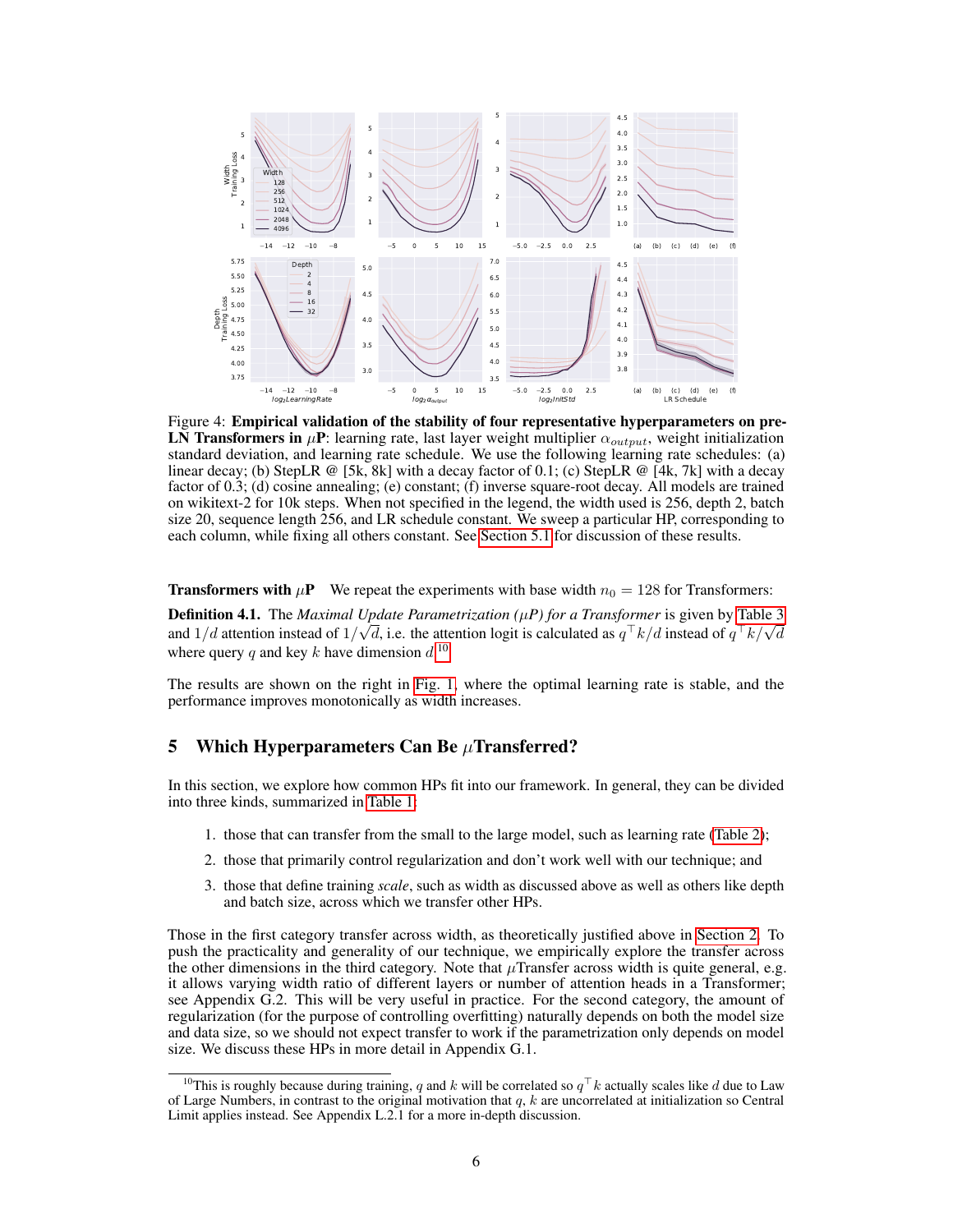#### <span id="page-6-0"></span>5.1 Empirical Validation and Limitations

Our empirical investigations focus on Transformers (here) and ResNet (in Appendix I.1.1), the most popular backbones of deep learning models today. We train a 2-layer pre-layernorm  $\mu P^{11}$  $\mu P^{11}$  $\mu P^{11}$ Transformer with 4 attention heads on Wikitext-2. We sweep one of four HPs (learning rate, output weight multiplier, initialization standard deviation, and learning rate schedule) while fixing the others and sweeping along width and depth (with additional results in Fig. 19 on transfer across batch size, sequence length, and training time). [Fig. 4](#page-5-2) shows the results averaged over 5 random seeds.

Empirically, we find that for language modeling on Transformers, HPs generally transfer across scale dimensions if some minimum width (e.g. 256), depth (e.g., 4), batch size (e.g., 32), sequence length (e.g., 128), and training steps (e.g., 5000) are met, with some caveats discussed below. While the exact optimum can shift slightly with increasing scale, this shift usually has very small impact on the loss, compared to SP [\(Figs. 1](#page-0-2) and [3\(](#page-3-4)left)). However, there are some caveats. For example, the best initialization standard deviation does not seem to transfer well across depth (2nd row, 3rd column), despite having a stabler optimum across width. In addition, while our results on width, batch size, sequence length, and training time still hold for post-layernorm (Fig.  $17$ ),<sup>[12](#page-6-2)</sup> the transfer across depth only works for pre-layernorm Transformer. Nevertheless, in practice (e.g. our results in [Section 6.3\)](#page-8-0) we find that fixing initialization standard deviation while tuning other HPs works well when transferring across depth.

# 6 Efficiency and Performance of  $\mu$ Transfer

Now that the plausibility of  $\mu$ Transfer has been established in toy settings, we turn to more realistic scenarios to see if one can achieve tangible gains. Specifically, we perform HP tuning only on a smaller proxy model, test the obtained HPs on the large target model directly, and compare against baselines tuned using the target model. We seek to answer the question: Can  $\mu$ Transfer make HP tuning more efficient while achieving performance on par with traditional tuning? As we shall see by the end of the section, the answer is positive. We focus on Transformers here, while experiments on ResNets on CIFAR10 and Imagenet can be found as well in Appendix I.1. All of our experiments are run on V100 GPUs.

#### 6.1 Transformer on IWSLT14 De-En

Setup IWSLT14 De-En is a well-known machine translation benchmark. We use the default IWSLT (post-layernorm) Transformer implemented in fairseq [\[25\]](#page-11-1) with 40M parameters, which we denote as the *1x model*.<sup>[13](#page-6-3)</sup> For  $\mu$ Transfer, we tune on a 0.25x model with 1/4 of the width, amounting to 4M parameters. For this experiment, we tune via random search the learning rate  $\eta$ , the output layer parameter multiplier  $\alpha_{output}$ , and the attention key-projection weight multiplier  $\alpha'_{attn}$ . See the grid and other experimental details in Appendix H.1.

We compare transferring from the 0.25x model with tuning the 1x model while controlling the total tuning budget in FLOPs.<sup>[14](#page-6-4)</sup> To improve the reproducibility of our result: 1) we repeat the entire HP search process (a *trial*) 25 times for each setup, with number of samples as indicated in [Table 4,](#page-7-0) and report the 25th, 50th, 75th, and 100th percentiles in BLEU score; 2) we evaluate each selected HP combination using 5 random initializations and report the mean performance.<sup>[15](#page-6-5)</sup>

We pick the HP combination that achieves the lowest validation loss<sup>[16](#page-6-6)</sup> for each trial. The reported best outcome is chosen according to the validation loss during tuning. We compare against the default in fairseq, which is presumably heavily tuned. The result is shown in [Table 4.](#page-7-0)

<span id="page-6-2"></span><span id="page-6-1"></span><sup>11</sup>"2 layers" means the model has 2 self-attention blocks. To compare with SP Transformer, see Fig. 18.

<sup>&</sup>lt;sup>12</sup>in fact, post-layernorm Transformers are much more sensitive to HPs than pre-layernorm, so our technique is more crucial for them, especially for transfer across width. [Fig. 1](#page-0-2) uses post-layernorm.

<span id="page-6-4"></span><span id="page-6-3"></span> $^{13}$ <https://github.com/pytorch/fairseq/blob/master/examples/translation/README.md>.

<sup>&</sup>lt;sup>14</sup>Ideally we would like to measure the wall clock time used for tuning. However, smaller models such as the proxy Transformer used for IWSLT are not efficient on GPUs, so wall clock time would not reflect the speedup for larger models like GPT-3. Thus, we measure in FLOPs, which is less dependent on hardware optimization.

<span id="page-6-5"></span><sup>&</sup>lt;sup>15</sup>We do not report the standard deviation over random initializations to avoid confusion.

<span id="page-6-6"></span><sup>&</sup>lt;sup>16</sup>We find this provides more reliable result than selecting for the best BLEU score.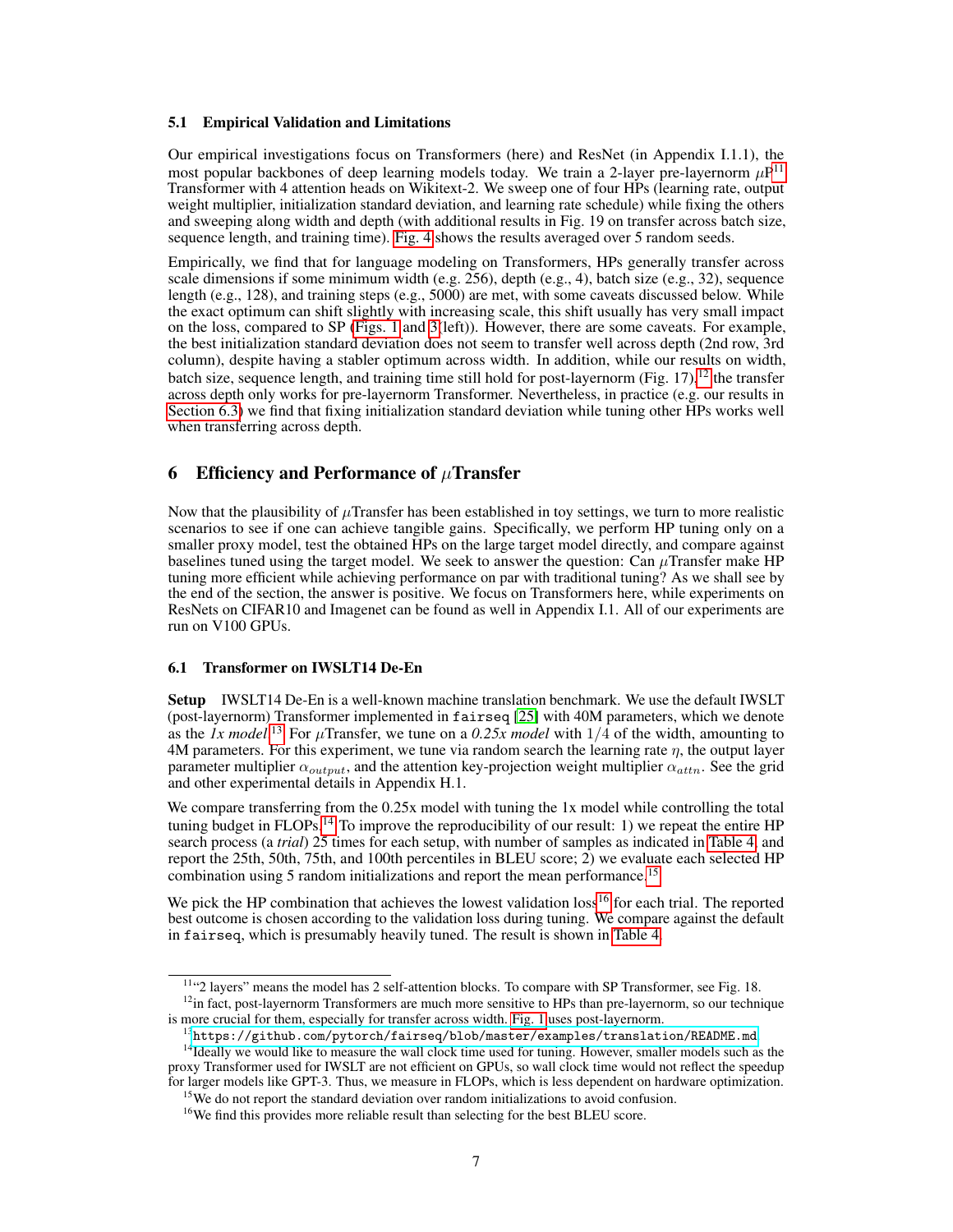<span id="page-7-0"></span>Table 4: Transformer on IWSLT14 De-En. 1x and 0.25x refers to scaling of width only. Compared to traditional tuning ("Tuning on 1x"),  $\mu$ transfer from 0.25x provides better and more reliable outcome given fixed amount of compute. On the other hand, naive transfer (i.e. with SP instead of  $\mu$ P) fails completely. The percentiles are over independent trials, with each trial involving the entire tuning process with a new HP random search.

|                                  |                         |          | Val. BLEU Percentiles |                   |  |       |
|----------------------------------|-------------------------|----------|-----------------------|-------------------|--|-------|
| Setup                            | <b>Total Compute</b>    | #Samples | 25                    | 50                |  | 100   |
| fairseq[25] default              | -                       |          |                       |                   |  | 35.40 |
| Tuning on 1x                     | $\mathbf{I} \mathbf{X}$ |          | 33.62                 | 35.00 35.35 35.45 |  |       |
| Naive transfer from 0.25x        | lх                      | 64       |                       | training diverged |  |       |
| $\mu$ Transfer from 0.25x (Ours) | 1X                      | 64       | 35.27                 | 35.33 35.45       |  | 35.53 |

Performance Pareto Frontier The result above only describes a particular compute budget. Is  $\mu$ Transfer still preferable when we have a lot more (or less) compute? To answer this question, we produce the compute-performance Pareto frontier in [Fig. 5\(](#page-7-1)left), where we repeat the above experiment with different compute budgets. Evidently, our approach completely dominates conventional tuning.

Sample Quality of Proxy Model vs Target Model The Pareto frontier in [Fig. 5\(](#page-7-1)right) suggests that, given a fixed number of random *samples* from the HP space, 1) tuning the target model directly yields slightly better results than tuning the proxy model (while taking much more compute of course), but 2) this performance gap seems to vanish as more samples are taken. This can be explained by the intuition that the narrower proxy model is a "noisy estimator" of the wide target model [\[45\]](#page-12-0).With few samples, this noise can distort the random HP search, but with more samples, this noise is suppressed.

<span id="page-7-1"></span>

Figure 5: Efficiency-performance Pareto frontier of  $\mu$ Transfer compared to conventional tuning, on IWSLT Transformer, using random HP search as the base method. We plot the *median* BLEU score over 25 trials (Left) against relative compute budget in log scale and (Right) against number of HP samples taken. While with the same number of samples,  $\mu$ Transfer slightly underperforms conventional tuning, this gap vanishes with more samples, and in terms of compute, our Pareto frontier strongly and consistently dominates that of conventional tuning. Note that, in larger models (e.g. BERT or GPT-3, not shown here), we believe our efficiency advantage will only widen as our small proxy model can stay the same size while the target model grows.

#### 6.2 Transformer on WMT14 En-De

We scale up to WMT14 En-De using the large (post-layernorm) Transformer from [\[37\]](#page-12-3) with 211M parameters. We tune on a proxy model with 15M parameters by shrinking  $d_{model}$ ,  $d_{ffn}$ , and  $n_{head}$ . For this experiment, we tune via random search the learning rate  $\eta$ , the output layer parameter multiplier  $\alpha_{output}$ , and the attention key-projection weight multiplier  $\alpha_{attn}$  following the grid in Appendix H.2. The result is shown in [Table 5:](#page-7-2) While random search with 3 HP samples far underperforms the fairseq default, we are able to match it via transfer using the same tuning budget.

<span id="page-7-2"></span>Table 5: Transformers on WMT14 En-De. 1x and 0.25x refers to scaling of width only. We report BLEU fluctuation over 3 independent trials, i.e., 3 independent random HP searches.

|                                  |                      |          | Val. BLEU Percentiles |                         |             |
|----------------------------------|----------------------|----------|-----------------------|-------------------------|-------------|
| Setup                            | <b>Total Compute</b> | #Samples | Worst                 | Median                  | <b>Best</b> |
| fairseq[25] default              |                      |          |                       |                         | 26.40       |
| Tuning on 1x                     | 1X                   | 3        |                       | training diverged 25.69 |             |
| Naive transfer from 0.25x        | 1x                   | 64       |                       | training diverged       |             |
| $\mu$ Transfer from 0.25x (Ours) | 1 X                  | 64       | 25.94                 | 26.34                   | 26.42       |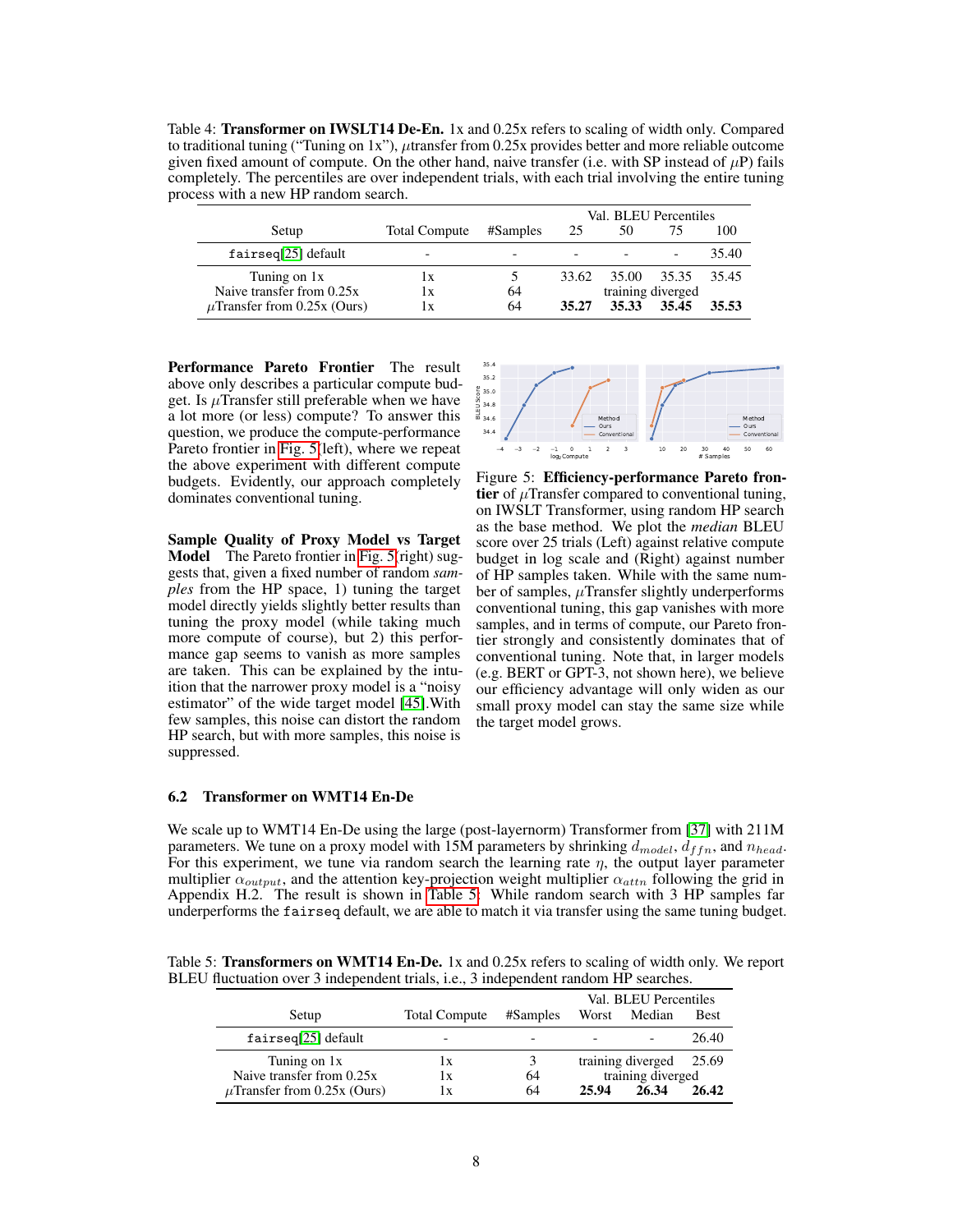#### <span id="page-8-0"></span>6.3 BERT

Finally, we consider large-scale language model pretraining where HP tuning is known to be challenging. Using Megatron (pre-layernorm) BERT [\[32\]](#page-12-4) as a baseline, we hope to recover the performance of the published HPs by only tuning a proxy model that has roughly 13M parameters, which we call *BERT-prototype*. While previous experiments scaled only width, here we will also scale depth, as discussed in [Section 5](#page-5-3) and validated in [Fig. 4.](#page-5-2) We use a batch size of 256 for all runs and follow the standard finetuning procedures. For more details on BERT-prototype, what HPs we tune, and how we finetune the trained models, see Appendix H.3.

During HP tuning, we sample 256 combinations from the search space and train each combination on BERT-prototype for  $10^5$  steps. The total tuning cost measured in FLOPs is roughly the same as training 1 BERT-large for the full 10<sup>6</sup> steps; the exact calculation is shown in Appendix H.3. The results are shown in [Table 6.](#page-8-1) Notice that on BERT-large, we obtain sizeable improvement over the well-tuned Megatron BERT-large baseline.

<span id="page-8-1"></span>Table 6: BERT pretraining. HP transfer outperforms published baselines without tuning the full model directly at all. We tune BERT-base and BERT-large simultaneously via a single proxy model, *BERT-prototype*. The total tuning cost = the cost of pretraining a single BERT-large. *Model speedup* refers to the training speedup of BERT-prototype over BERT-base or BERT-large. *Total speedup* in addition includes time saving from transferring across training steps. Both speedups can be interpreted either as real-time speedup on V100s or as FLOPs speedup (which turn out to be empirically very similar in this case).

| Model                            | Method                                    | Model Speedup                 | <b>Total Speedup</b> | Test loss | $MNLI$ (m/mm)                  | <b>OOP</b> |
|----------------------------------|-------------------------------------------|-------------------------------|----------------------|-----------|--------------------------------|------------|
| $BERT_{base}$<br>$BERT_{base}$   | <b>Megatron Default</b><br>Naive Transfer | $\mathbf{I} \mathbf{X}$<br>4x | 1x<br>40x            | 1.995     | 84.2/84.2<br>training diverged | 90.6       |
| $BERT_{base}$                    | $\mu$ Transfer (Ours)                     | 4x                            | 40x                  | 1.970     | 84.3/84.8                      | 90.8       |
| $BERT_{large}$<br>$BERT_{large}$ | <b>Megatron Default</b><br>Naive Transfer | lх<br>22x                     | 1x<br>220x           | 1.731     | 86.3/86.2<br>training diverged | 90.9       |
| $BERT_{large}$                   | $\mu$ Transfer (Ours)                     | 22x                           | 220x                 | 1.683     | 87.0/86.5                      | 91.4       |

#### 6.4 GPT-3

In order to further verify  $\mu$ Transfer at scale, we applied it to GPT-3 6.7B [\[6\]](#page-10-1). This Transformer model (the *target model*) consists of 32 residual blocks with width 4096. We form the small *proxy model* by shrinking width to 256, resulting in roughly 40 million trainable parameters, 168 times smaller than the target model. HPs were then determined by a random search on the proxy model. The total tuning cost was only 7% of total pretraining cost. Details of the HP sweep can be found in Appendix H.4.

In order to exclude code difference as a possible confounder, we also re-trained GPT-3 6.7B from scratch using the original HPs from [\[6\]](#page-10-1). During training of the  $\mu$ Transfer model we encountered numerical issues that lead to frequent divergences. In order to avoid them, the model was trained using FP32 precision, even though the original 6.7B model and our re-run were trained using FP16. $^{17}$  $^{17}$  $^{17}$ <sup>[18](#page-8-3)</sup> The resulting  $\mu$ Transfer model outperforms the 6.7B from [\[6\]](#page-10-1), and is in fact comparable to the twice-as-large 13B model across our evaluation suite (see Table 9). Selected evaluation results can be found in [Table 7](#page-9-0) and further details are given in Table 8 and Appendix H.4.

# 7 Related Works

Hyperparameter Tuning Many have sought to speed up HP tuning beyond the simple grid or random search, such as via Bayesian optimization [\[34,](#page-12-5) [35\]](#page-12-6) or multi-arm bandits [\[15,](#page-10-2) [18\]](#page-11-2). There are also dedicated tools such as Optuna [\[4\]](#page-10-3) and Talos [\[3\]](#page-10-4) which integrate with existing deep learning frameworks and provide an easy way to apply more advanced tuning techniques. Our work is

<span id="page-8-2"></span><sup>&</sup>lt;sup>17</sup>While we are mainly focused on the efficacy of  $\mu$ Transfer regardless of precision, it would be interesting to ablate the effect of precision in our results, but we did not have enough resources to rerun the baseline in FP32

<span id="page-8-3"></span><sup>&</sup>lt;sup>18</sup>It is quite interesting that  $\mu$ Transfer identified a useful region of hyperparameters leading to much improved performance, which probably would be difficult to discover normally because 1) researchers usually change hyperparameters to accomodate precision and 2) there was no precise enough justification to go against this judgment until  $\mu$ Transfer.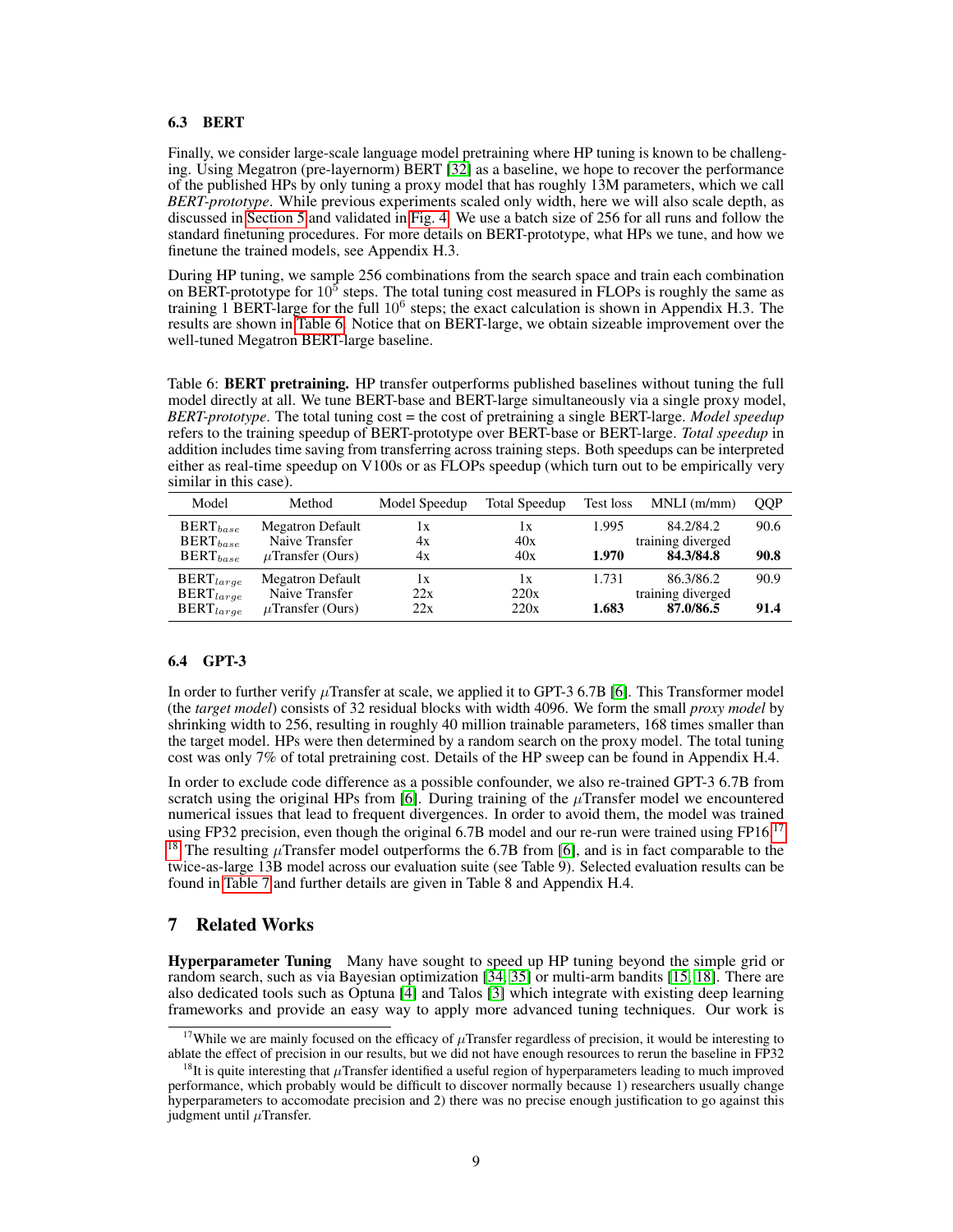<span id="page-9-0"></span>Table 7: GPT-3 6.7B Pretraining. Selected evaluation results for the GPT-3 6.7B model tuned with  $\mu$ Transfer (transfered from a small proxy model of 40M parameters), compared to the results published in [\[6\]](#page-10-1) and a re-run with original HPs. Note that the perplexities in this table are based on a custom tokenization and are not comparable to the literature. The validation loss refers to the loss achieved on a random held-out part of our dataset. *Zero-shot*, *One-Shot* and *Few-Shot* refer to the number of additional query and answer pairs passed in the context when performing the sampling-based evaluations. See Appendix H.4 for full evaluation results.

| Task                    | Metric        | $6.7B + \mu P$ | $6.7B$ re-run | $6.7B$ from [6] |
|-------------------------|---------------|----------------|---------------|-----------------|
| Validation loss         | cross-entropy | 1.98           | 2.03          |                 |
| <b>PTB</b>              | perplexity    | 11.4           | 13.0          | ۰               |
| WikiText-103            | perplexity    | 8.56           | 9.13          | ۰               |
| One Billion Words       | perplexity    | <b>20.5</b>    | 21.7          | ۰               |
| LAMBADA Zero-Shot       | accuracy      | 73.5           | 70.8          | 70.3            |
| <b>LAMBADA</b> One-Shot | accuracy      | 69.9           | 64.8          | 65.4            |
| <b>LAMBADA Few-Shot</b> | accuracy      | 74.7           | 77.1          | 79.1            |
| HellaSwag Zero-Shot     | accuracy      | 72.0           | 66.7          | 67.4            |
| HellaSwag One-Shot      | accuracy      | 71.1           | 65.9          | 66.5            |
| HellaSwag Few-Shot      | accuracy      | 72.4           | 66.4          | 67.3            |

complementary to the above, as they can be used to tune the proxy model. it is only for scientific reasons that we primarily did random search throughout this work.

Hyperparameter Transfer Many previous works explored transfer learning of HP tuning (e.g. [\[12,](#page-10-5) [28,](#page-11-3) [36,](#page-12-7) [49\]](#page-13-0)). However, to the best of our knowledge, our work is the first to explore *zero-shot* HP transfer. In addition, we focus on transferring across model scale rather than between different tasks or datasets. Some algorithms like Hyperband [\[19\]](#page-11-4) can leverage cheap estimates of HP evaluations (like using a small model to proxy a large model) but they are not zero-shot algorithms, so would still be very expensive to apply to large model training. Nevertheless, all of the above methods are complementary to ours as they can be applied to the tuning of our proxy model.

Previously Proposed Scaling Rules of Hyperparameters [\[11,](#page-10-6) [23,](#page-11-5) [31,](#page-12-8) [33\]](#page-12-9) investigated the right way to scale learning rate with batch size, with sometimes conflicting proposals. which we summarize in Appendix F. [\[26\]](#page-11-6) studied how learning rate (and batch size) should scale with width for MLPs and CNNs trained with SGD in NTK or standard parametrizations. We provide a detailed comparison of our work with theirs in Appendix F.

Many previous works proposed different initialization or parametrizations with favorable properties, such as better stability for training deep neural networks [\[5,](#page-10-7) [10,](#page-10-8) [13,](#page-10-9) [21,](#page-11-7) [30,](#page-12-10) [47,](#page-13-1) [48,](#page-13-2) [51\]](#page-13-3). Our work differs from these in that we focus on the transferability of optimal HPs from small models to large models in the same parametrization.

# 8 Conclusion

Leveraging the discovery of a feature learning neural network infinite-width limit, we hypothesized and verified that the HP landscape across NNs of different width is reasonably stable if parametrized according to Maximal Update Parametrization  $(\mu P)$ . We further empirically showed that it's possible to transfer across depth, batch size, sequence length, and training time, with a few caveats. This allowed us to indirectly tune a very large network by tuning its smaller counterparts and transferring the HPs to the full model.

Venues of Improvement Nevertheless, our method has plenty of room to improve. For example, initialization does not transfer well across depth, and depth transfer generally still does not work for post-layernorm Transformers. This begs the question whether a more principled parametrization in depth could solve these problems. Additionally, [Fig. 4](#page-5-2) shows that the optimal HP still shifts slightly for smaller models. Perhaps by considering finite-width corrections to  $\mu$ P one can fix this shift. Finally, it will be interesting to consider if there's a way to transfer regularization HPs as a function of both the model size and data size.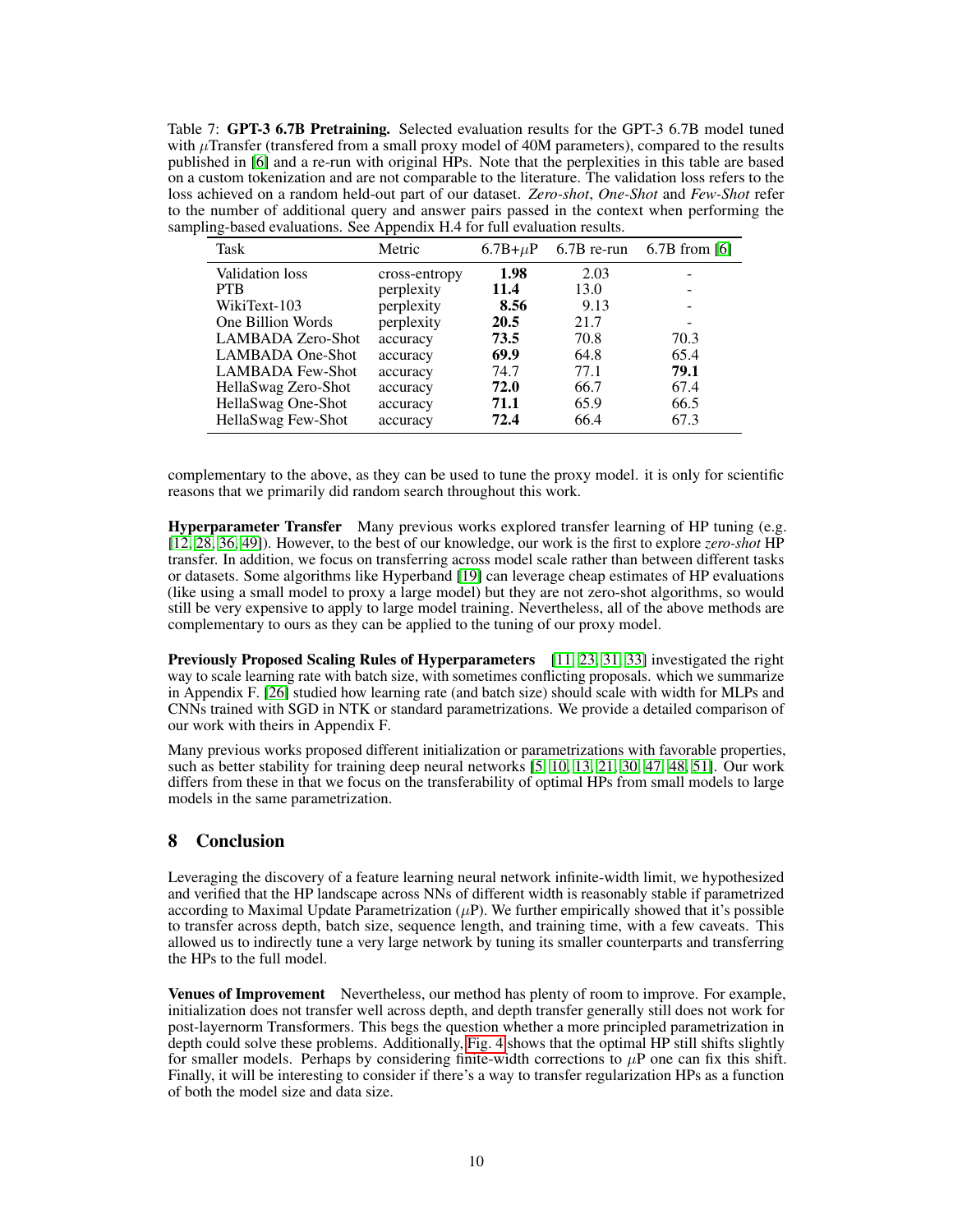Broader Impact Our work makes HP tuning of large models more efficient. This enables large models to be better tuned given the same compute budget, thereby increasing the performance per cost. Organizations large and small can focus their research on small models and scale up only once with reasonable confidence that the training would go well. We do not foresee any direct negative societal impact.

## References

- [1] NVIDIA/DeepLearningExamples, apache v2 license. URL [https://github.com/NVIDIA/](https://github.com/NVIDIA/DeepLearningExamples) [DeepLearningExamples](https://github.com/NVIDIA/DeepLearningExamples).
- [2] Davidnet, mit license, 2019. URL <https://github.com/davidcpage/cifar10-fast>.
- <span id="page-10-4"></span>[3] Autonomio talos, mit license, 2019. URL <http://github.com/autonomio/talos>.
- <span id="page-10-3"></span>[4] Takuya Akiba, Shotaro Sano, Toshihiko Yanase, Takeru Ohta, and Masanori Koyama. Optuna: A next-generation hyperparameter optimization framework, 2019.
- <span id="page-10-7"></span>[5] Thomas Bachlechner, Bodhisattwa Prasad Majumder, Huanru Henry Mao, Garrison W. Cottrell, and Julian McAuley. ReZero is All You Need: Fast Convergence at Large Depth. *arXiv:2003.04887 [cs, stat]*, June 2020. URL <http://arxiv.org/abs/2003.04887>. arXiv: 2003.04887.
- <span id="page-10-1"></span>[6] Tom B. Brown, Benjamin Mann, Nick Ryder, Melanie Subbiah, Jared Kaplan, Prafulla Dhariwal, Arvind Neelakantan, Pranav Shyam, Girish Sastry, Amanda Askell, Sandhini Agarwal, Ariel Herbert-Voss, Gretchen Krueger, Tom Henighan, Rewon Child, Aditya Ramesh, Daniel M. Ziegler, Jeffrey Wu, Clemens Winter, Christopher Hesse, Mark Chen, Eric Sigler, Mateusz Litwin, Scott Gray, Benjamin Chess, Jack Clark, Christopher Berner, Sam McCandlish, Alec Radford, Ilya Sutskever, and Dario Amodei. Language models are few-shot learners, 2020.
- [7] Ciprian Chelba, Tomas Mikolov, Mike Schuster, Qi Ge, Thorsten Brants, Phillipp Koehn, and Tony Robinson. One billion word benchmark for measuring progress in statistical language modeling, 2014.
- [8] Zihang Dai, Zhilin Yang, Yiming Yang, Jaime Carbonell, Quoc V. Le, and Ruslan Salakhutdinov. Transformer-xl: Attentive language models beyond a fixed-length context, 2019.
- <span id="page-10-0"></span>[9] Jacob Devlin, Ming-Wei Chang, Kenton Lee, and Kristina Toutanova. BERT: Pre-training of Deep Bidirectional Transformers for Language Understanding. *arXiv:1810.04805 [cs]*, May 2019. URL <http://arxiv.org/abs/1810.04805>. arXiv: 1810.04805 version: 2.
- <span id="page-10-8"></span>[10] Xavier Glorot and Yoshua Bengio. Understanding the difficulty of training deep feedforward neural networks. In Yee Whye Teh and Mike Titterington, editors, *Proceedings of the Thirteenth International Conference on Artificial Intelligence and Statistics*, volume 9 of *Proceedings of Machine Learning Research*, pages 249–256, Chia Laguna Resort, Sardinia, Italy, May 2010. PMLR. URL <http://proceedings.mlr.press/v9/glorot10a.html>.
- <span id="page-10-6"></span>[11] Elad Hoffer, Itay Hubara, and Daniel Soudry. Train longer, generalize better: closing the generalization gap in large batch training of neural networks. *arXiv:1705.08741 [cs, stat]*, May 2017. URL <http://arxiv.org/abs/1705.08741>. arXiv: 1705.08741.
- <span id="page-10-5"></span>[12] Samuel Horváth, Aaron Klein, Peter Richtárik, and Cédric Archambeau. Hyperparameter transfer learning with adaptive complexity. *CoRR*, abs/2102.12810, 2021. URL [https:](https://arxiv.org/abs/2102.12810) [//arxiv.org/abs/2102.12810](https://arxiv.org/abs/2102.12810).
- <span id="page-10-9"></span>[13] Xiao Shi Huang and Felipe Pérez. Improving Transformer Optimization Through Better Initialization. page 9.
- [14] Arthur Jacot, Franck Gabriel, and Clément Hongler. Neural Tangent Kernel: Convergence and Generalization in Neural Networks. *arXiv:1806.07572 [cs, math, stat]*, June 2018. URL <http://arxiv.org/abs/1806.07572>. 00000 arXiv: 1806.07572.
- <span id="page-10-2"></span>[15] Kevin Jamieson and Ameet Talwalkar. Non-stochastic best arm identification and hyperparameter optimization, 2015.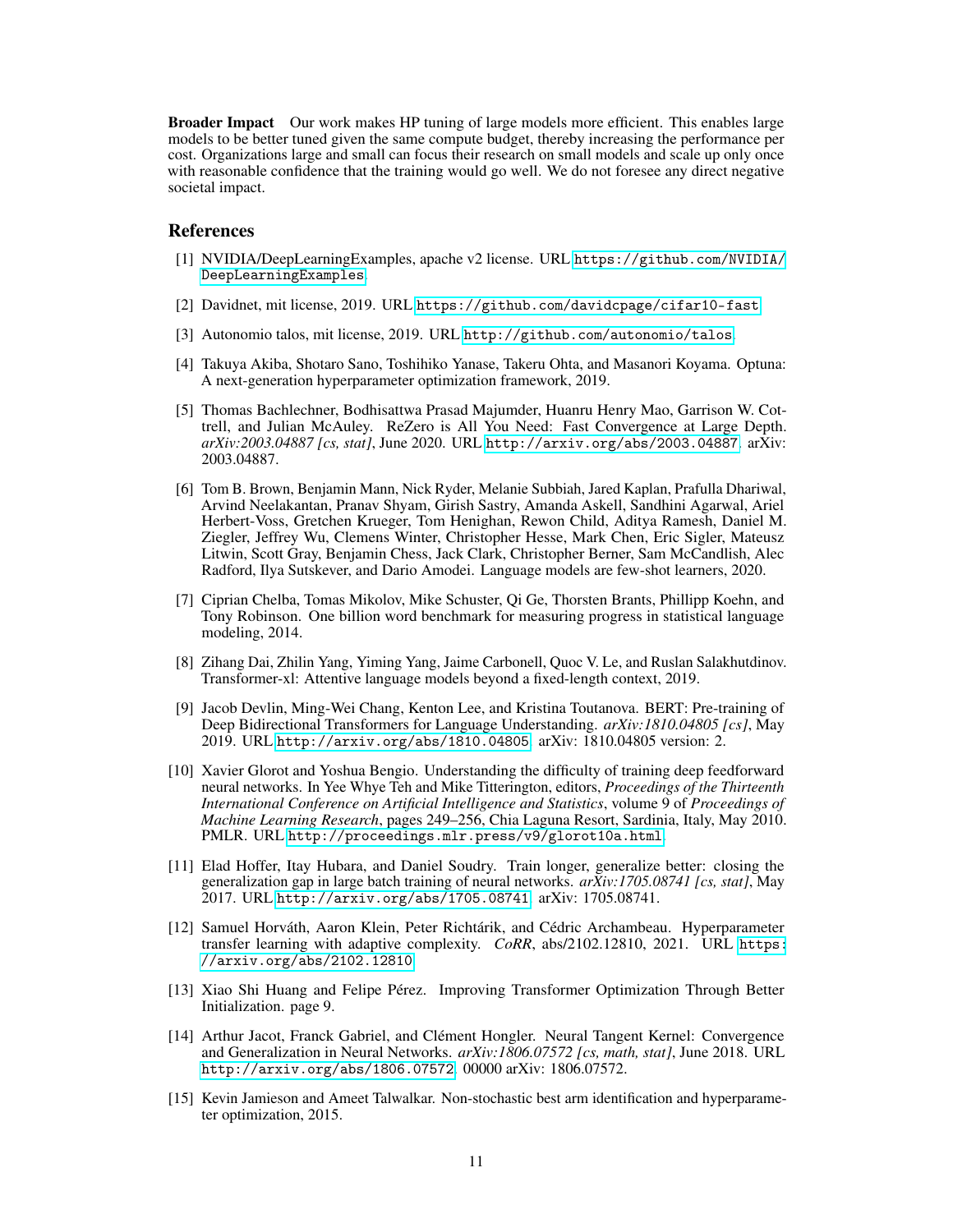- [16] Jared Kaplan, Sam McCandlish, Tom Henighan, Tom B. Brown, Benjamin Chess, Rewon Child, Scott Gray, Alec Radford, Jeffrey Wu, and Dario Amodei. Scaling Laws for Neural Language Models. *arXiv:2001.08361 [cs, stat]*, January 2020. URL [http://arxiv.org/abs/2001.](http://arxiv.org/abs/2001.08361) [08361](http://arxiv.org/abs/2001.08361). arXiv: 2001.08361.
- [17] Diederik Kingma and Jimmy Ba. Adam: A method for stochastic optimization. *arXiv preprint arXiv:1412.6980*, 2014.
- <span id="page-11-2"></span>[18] Liam Li, Kevin Jamieson, Afshin Rostamizadeh, Ekaterina Gonina, Moritz Hardt, Benjamin Recht, and Ameet Talwalkar. A system for massively parallel hyperparameter tuning, 2020.
- <span id="page-11-4"></span>[19] Lisha Li, Kevin Jamieson, Giulia DeSalvo, Afshin Rostamizadeh, and Ameet Talwalkar. Hyperband: A Novel Bandit-Based Approach to Hyperparameter Optimization. *JMLR 18*, page 52.
- [20] Liyuan Liu, Xiaodong Liu, Jianfeng Gao, Weizhu Chen, and Jiawei Han. Understanding the difficulty of training transformers. In *Proceedings of the 2020 Conference on Empirical Methods in Natural Language Processing (EMNLP)*, pages 5747–5763, Online, November 2020. Association for Computational Linguistics. doi: 10.18653/v1/2020.emnlp-main.463. URL <https://www.aclweb.org/anthology/2020.emnlp-main.463>.
- <span id="page-11-7"></span>[21] Liyuan Liu, Xiaodong Liu, Jianfeng Gao, Weizhu Chen, and Jiawei Han. Understanding the Difficulty of Training Transformers. *arXiv:2004.08249 [cs, stat]*, September 2020. URL <http://arxiv.org/abs/2004.08249>. arXiv: 2004.08249.
- [22] Xiaodong Liu, Pengcheng He, Weizhu Chen, and Jianfeng Gao. Multi-task deep neural networks for natural language understanding. In *Proceedings of the 57th Annual Meeting of the Association for Computational Linguistics*, pages 4487–4496, Florence, Italy, July 2019. Association for Computational Linguistics. URL [https://www.aclweb.org/anthology/](https://www.aclweb.org/anthology/P19-1441) [P19-1441](https://www.aclweb.org/anthology/P19-1441).
- <span id="page-11-5"></span>[23] Sam McCandlish, Jared Kaplan, Dario Amodei, and OpenAI Dota Team. An Empirical Model of Large-Batch Training. *arXiv:1812.06162 [cs, stat]*, December 2018. URL [http:](http://arxiv.org/abs/1812.06162) [//arxiv.org/abs/1812.06162](http://arxiv.org/abs/1812.06162). arXiv: 1812.06162.
- [24] Stephen Merity, Caiming Xiong, James Bradbury, and Richard Socher. Pointer sentinel mixture models, 2016.
- <span id="page-11-1"></span>[25] Myle Ott, Sergey Edunov, Alexei Baevski, Angela Fan, Sam Gross, Nathan Ng, David Grangier, and Michael Auli. fairseq: A fast, extensible toolkit for sequence modeling, mit license. In *Proceedings of NAACL-HLT 2019: Demonstrations*, 2019.
- <span id="page-11-6"></span>[26] Daniel S. Park, Jascha Sohl-Dickstein, Quoc V. Le, and Samuel L. Smith. The Effect of Network Width on Stochastic Gradient Descent and Generalization: an Empirical Study. May 2019. URL <https://arxiv.org/abs/1905.03776v1>.
- <span id="page-11-0"></span>[27] Adam Paszke, Sam Gross, Francisco Massa, Adam Lerer, James Bradbury, Gregory Chanan, Trevor Killeen, Zeming Lin, Natalia Gimelshein, Luca Antiga, Alban Desmaison, Andreas Kopf, Edward Yang, Zachary DeVito, Martin Raison, Alykhan Tejani, Sasank Chilamkurthy, Benoit Steiner, Lu Fang, Junjie Bai, and Soumith Chintala. Pytorch: An imperative style, high-performance deep learning library, bsd-style license. In H. Wallach, H. Larochelle, A. Beygelzimer, F. dÁlché Buc, E. Fox, and R. Garnett, editors, *Advances in Neural Information Processing Systems 32*, pages 8024–8035. Curran Associates, Inc., 2019. URL [http://papers.neurips.cc/paper/](http://papers.neurips.cc/paper/9015-pytorch-an-imperative-style-high-performance-deep-learning-library.pdf) [9015-pytorch-an-imperative-style-high-performance-deep-learning-library.](http://papers.neurips.cc/paper/9015-pytorch-an-imperative-style-high-performance-deep-learning-library.pdf) [pdf](http://papers.neurips.cc/paper/9015-pytorch-an-imperative-style-high-performance-deep-learning-library.pdf).
- <span id="page-11-3"></span>[28] Valerio Perrone, Rodolphe Jenatton, Matthias W Seeger, and Cedric Archambeau. Scalable Hyperparameter Transfer Learning. *NeurIPS 2018*, page 11.
- [29] Martin Popel and Ondˇrej Bojar. Training Tips for the Transformer Model. *The Prague Bulletin of Mathematical Linguistics*, 110(1):43–70, April 2018. ISSN 1804-0462. doi: 10.2478/ pralin-2018-0002. URL [http://content.sciendo.com/view/journals/pralin/110/](http://content.sciendo.com/view/journals/pralin/110/1/article-p43.xml) [1/article-p43.xml](http://content.sciendo.com/view/journals/pralin/110/1/article-p43.xml).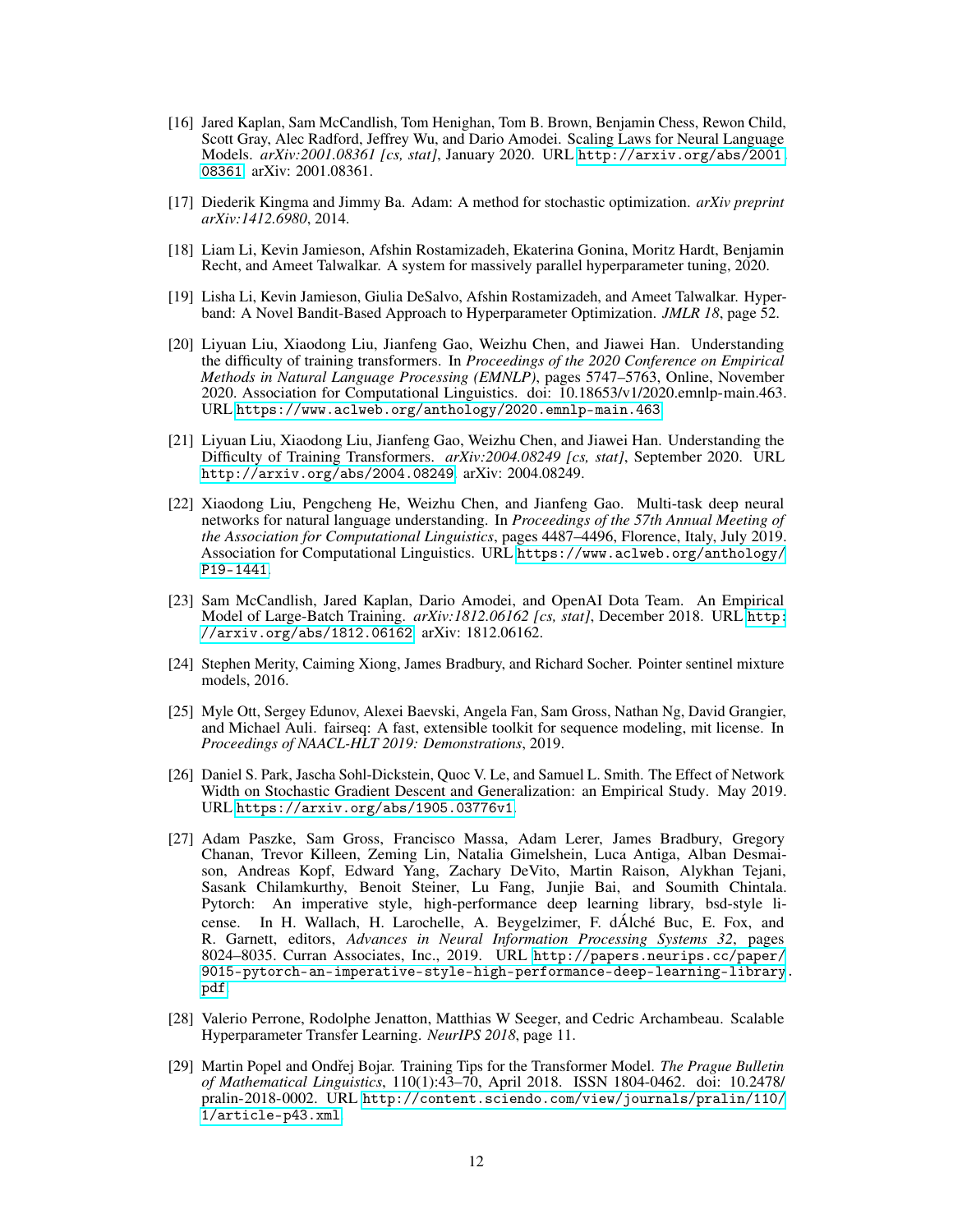- <span id="page-12-10"></span>[30] Samuel S. Schoenholz, Justin Gilmer, Surya Ganguli, and Jascha Sohl-Dickstein. Deep Information Propagation. *arXiv:1611.01232 [cs, stat]*, November 2016. URL [http://arxiv.org/](http://arxiv.org/abs/1611.01232) [abs/1611.01232](http://arxiv.org/abs/1611.01232). arXiv: 1611.01232.
- <span id="page-12-8"></span>[31] Christopher J. Shallue, Jaehoon Lee, Joseph Antognini, Jascha Sohl-Dickstein, Roy Frostig, and George E. Dahl. Measuring the Effects of Data Parallelism on Neural Network Training. *arXiv:1811.03600 [cs, stat]*, November 2018. URL <http://arxiv.org/abs/1811.03600>. arXiv: 1811.03600.
- <span id="page-12-4"></span>[32] Mohammad Shoeybi, Mostofa Patwary, Raul Puri, Patrick LeGresley, Jared Casper, and Bryan Catanzaro. Megatron-lm: Training multi-billion parameter language models using model parallelism. *CoRR*, abs/1909.08053, 2019. URL <http://arxiv.org/abs/1909.08053>.
- <span id="page-12-9"></span>[33] Samuel L. Smith, Pieter-Jan Kindermans, and Quoc V. Le. Don't Decay the Learning Rate, Increase the Batch Size. *arXiv:1711.00489 [cs, stat]*, November 2017. URL [http://arxiv.](http://arxiv.org/abs/1711.00489) [org/abs/1711.00489](http://arxiv.org/abs/1711.00489). arXiv: 1711.00489.
- <span id="page-12-5"></span>[34] Jasper Snoek, Hugo Larochelle, and Ryan P. Adams. Practical bayesian optimization of machine learning algorithms, 2012.
- <span id="page-12-6"></span>[35] Jasper Snoek, Oren Rippel, Kevin Swersky, Ryan Kiros, Nadathur Satish, Narayanan Sundaram, Md. Mostofa Ali Patwary, Prabhat, and Ryan P. Adams. Scalable bayesian optimization using deep neural networks, 2015.
- <span id="page-12-7"></span>[36] Danny Stoll, Jörg K.H. Franke, Diane Wagner, Simon Selg, and Frank Hutter. Hyperparameter transfer across developer adjustments, 2021. URL [https://openreview.net/forum?id=](https://openreview.net/forum?id=WPO0vDYLXem) [WPO0vDYLXem](https://openreview.net/forum?id=WPO0vDYLXem).
- <span id="page-12-3"></span>[37] Ashish Vaswani, Noam Shazeer, Niki Parmar, Jakob Uszkoreit, Llion Jones, Aidan N. Gomez, Lukasz Kaiser, and Illia Polosukhin. Attention is all you need. *CoRR*, abs/1706.03762, 2017. URL <http://arxiv.org/abs/1706.03762>.
- [38] Alex Wang, Amanpreet Singh, Julian Michael, Felix Hill, Omer Levy, and Samuel R Bowman. Glue: A multi-task benchmark and analysis platform for natural language understanding. *EMNLP 2018*, page 353, 2018.
- [39] Alex Wang, Amanpreet Singh, Julian Michael, Felix Hill, Omer Levy, and Samuel R. Bowman. Glue: A multi-task benchmark and analysis platform for natural language understanding, 2019.
- [40] Adina Williams, Nikita Nangia, and Samuel Bowman. A broad-coverage challenge corpus for sentence understanding through inference. In *Proceedings of the 2018 Conference of the North American Chapter of the Association for Computational Linguistics: Human Language Technologies, Volume 1 (Long Papers)*, pages 1112–1122. Association for Computational Linguistics, 2018. URL <http://aclweb.org/anthology/N18-1101>.
- <span id="page-12-1"></span>[41] Greg Yang. Tensor Programs I: Wide Feedforward or Recurrent Neural Networks of Any Architecture are Gaussian Processes. *arXiv:1910.12478 [cond-mat, physics:math-ph]*, December 2019. URL <http://arxiv.org/abs/1910.12478>.
- [42] Greg Yang. Scaling Limits of Wide Neural Networks with Weight Sharing: Gaussian Process Behavior, Gradient Independence, and Neural Tangent Kernel Derivation. *arXiv:1902.04760 [cond-mat, physics:math-ph, stat]*, February 2019. URL [http://arxiv.org/abs/1902.](http://arxiv.org/abs/1902.04760) [04760](http://arxiv.org/abs/1902.04760).
- [43] Greg Yang. Tensor Programs II: Neural Tangent Kernel for Any Architecture. *arXiv:2006.14548 [cond-mat, stat]*, August 2020. URL <http://arxiv.org/abs/2006.14548>.
- [44] Greg Yang. Tensor Programs III: Neural Matrix Laws. *arXiv:2009.10685 [cs, math]*, September 2020. URL <http://arxiv.org/abs/2009.10685>.
- <span id="page-12-0"></span>[45] Greg Yang and Edward J. Hu. Feature learning in infinite-width neural networks. *arXiv*, 2020.
- <span id="page-12-2"></span>[46] Greg Yang and Etai Littwin. Tensor Programs IIb: Architectural Universality of Neural Tangent Kernel Training Dynamics. *arXiv:2105.03703 [cs, math]*, May 2021. URL [http:](http://arxiv.org/abs/2105.03703) [//arxiv.org/abs/2105.03703](http://arxiv.org/abs/2105.03703).